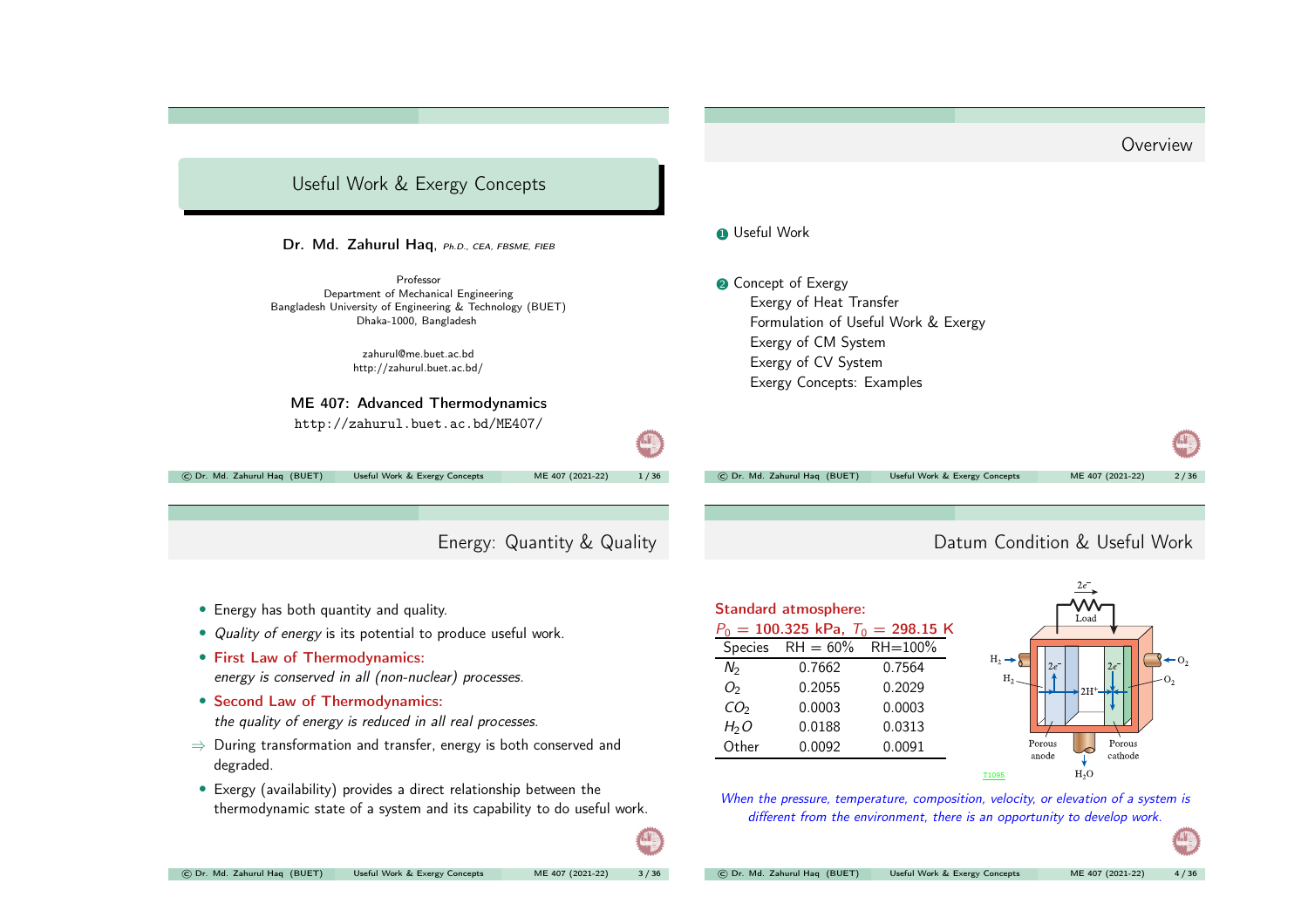<span id="page-1-0"></span>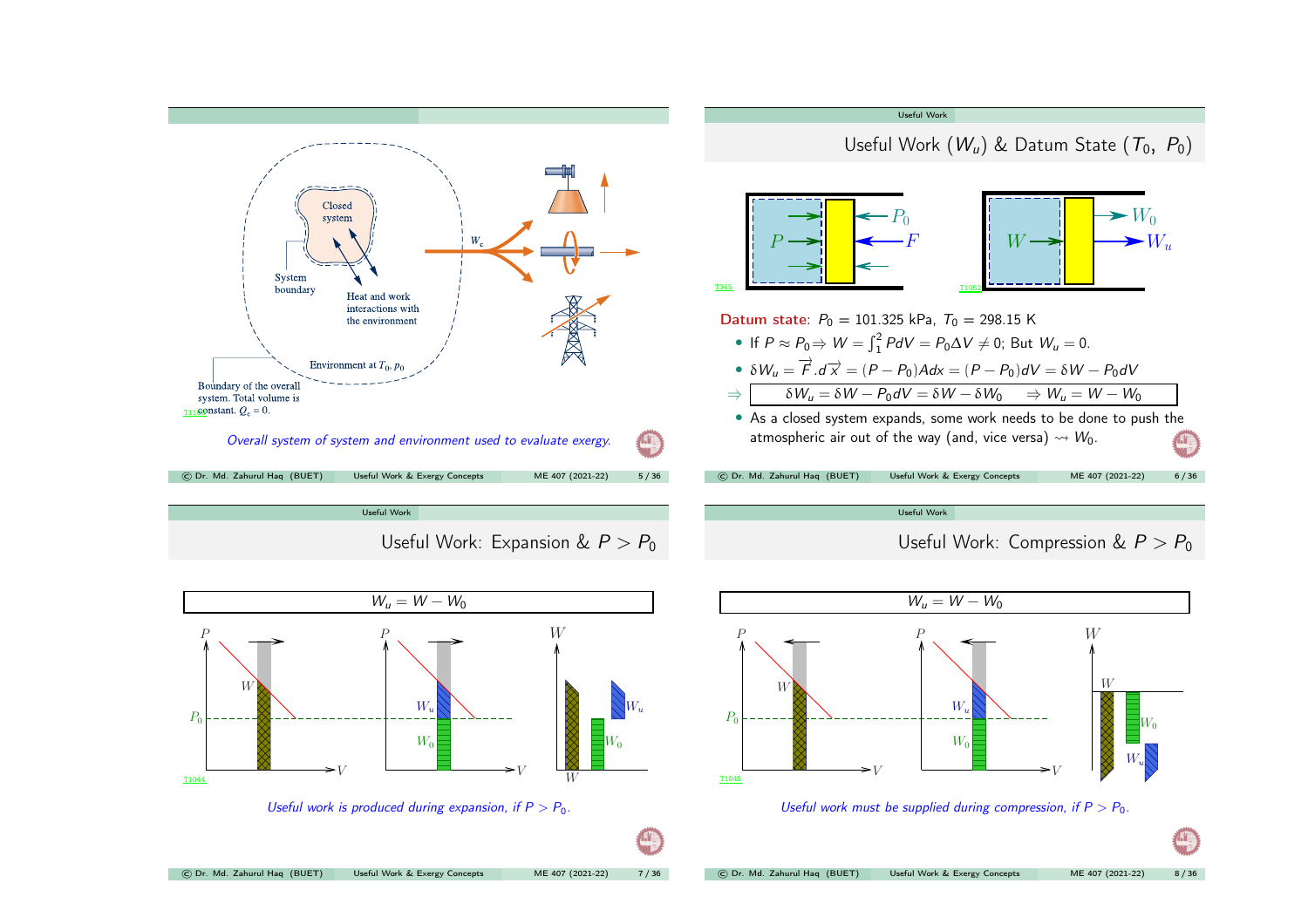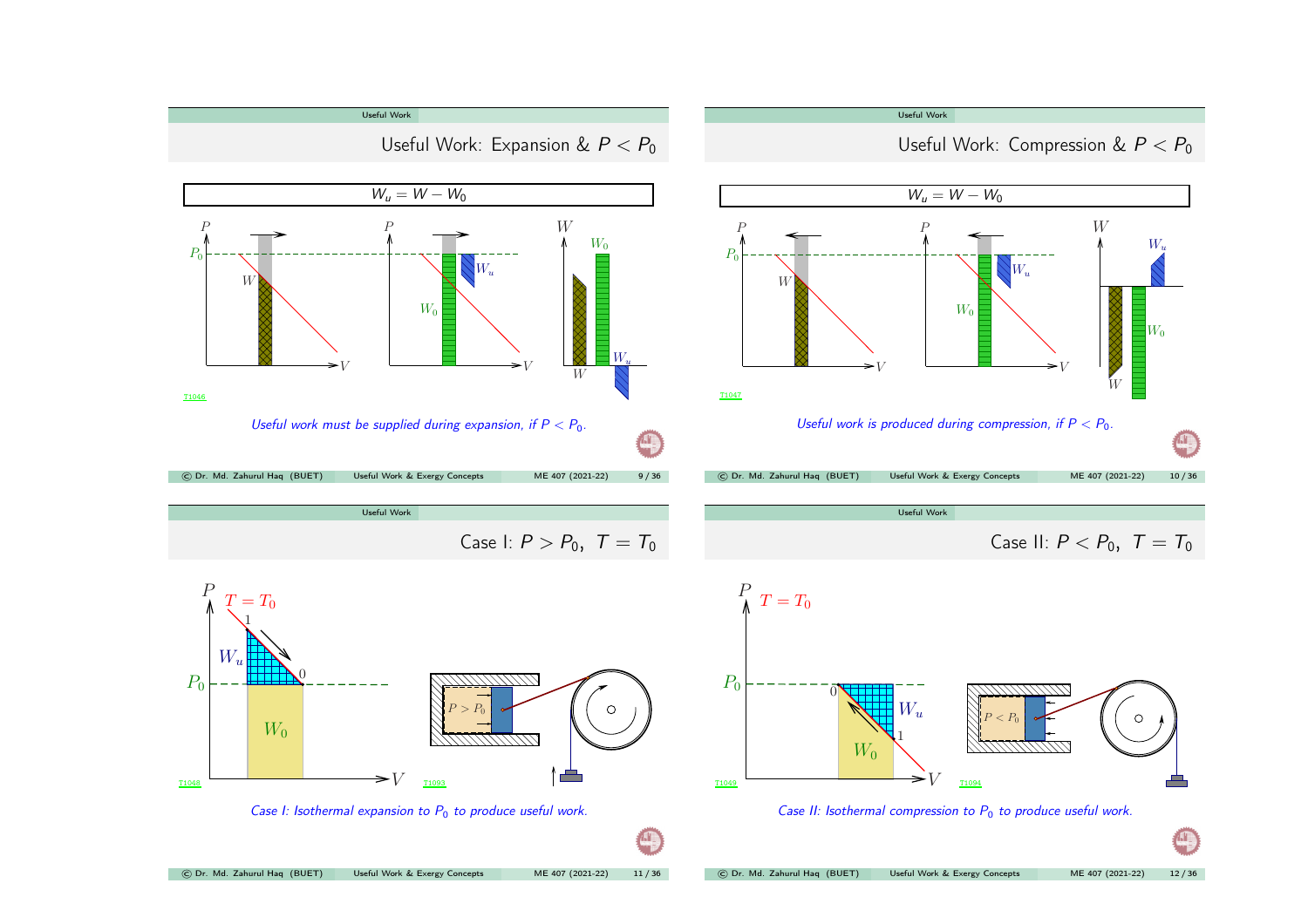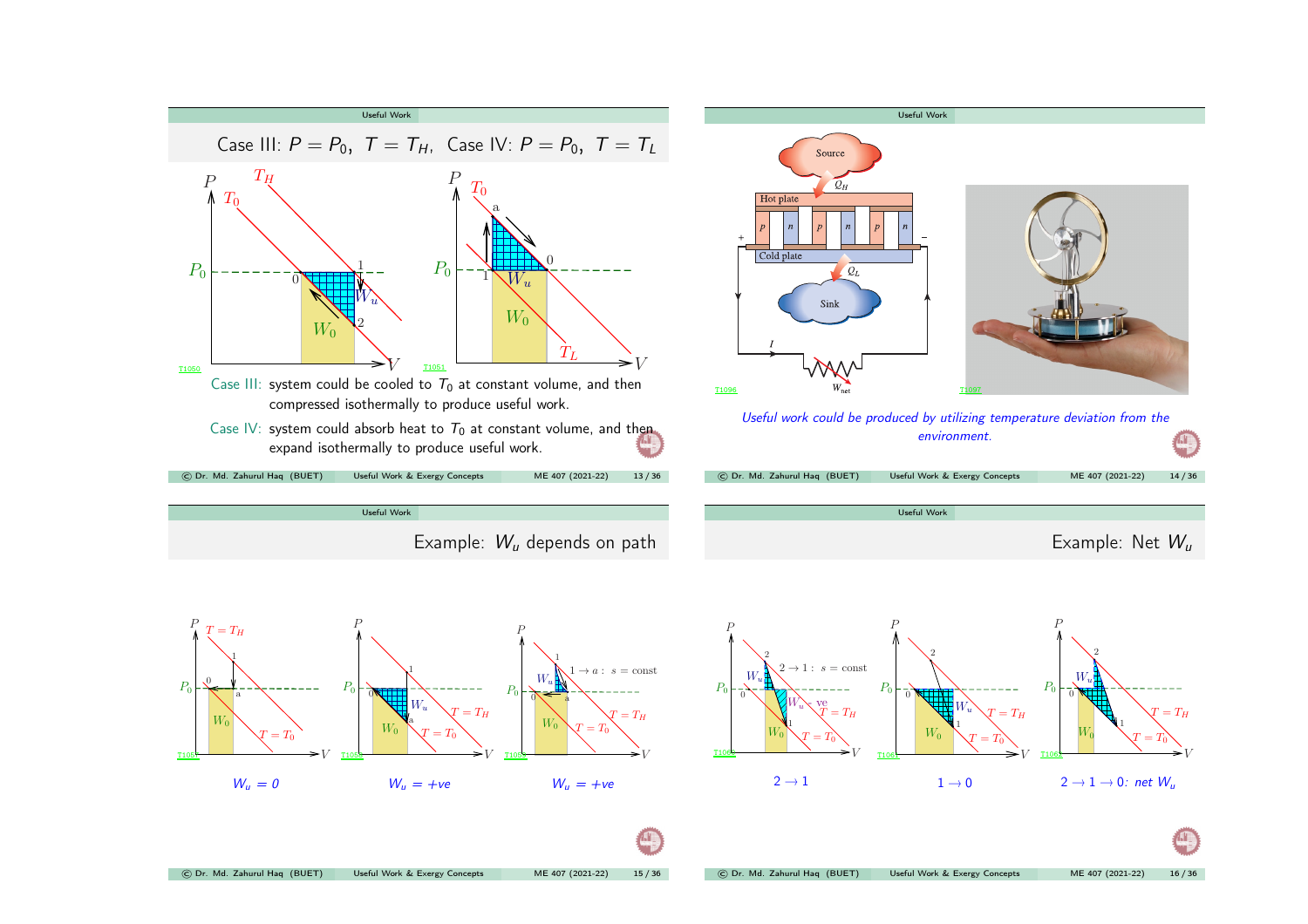





[Concept](#page-4-0) of Exergy [Formulation](#page-4-0) of Useful Work & Exergy

```
Work & Entropy Production
```
<span id="page-4-0"></span>
$$
\begin{aligned}\n\text{(1)} \quad & \frac{dE_{cv}}{dt} = \dot{Q}_{cv} - \dot{W}_{cv} + \sum_{i} \dot{m}_{i} \left[ h + \frac{\mathbb{V}^{2}}{2} + gz \right]_{i} - \sum_{e} \dot{m}_{e} \left[ h + \frac{\mathbb{V}^{2}}{2} + gz \right]_{e} \\
\text{(2)} \quad & \frac{dS_{cv}}{dt} = \sum_{i} \frac{\dot{Q}_{i}}{T_{i}} + \sum_{i} (\dot{m}s)_{i} - \sum_{e} (\dot{m}s)_{e} + \dot{\sigma}_{cv} \\
\text{\textbullet} \quad & \dot{W}_{cv} \equiv \text{rate of all possible forms of work transfer.} \\
\text{\textbullet} \quad & \delta W_{u} \equiv \delta W_{cv} - \delta W_{0} = \delta W_{cv} - P_{0} dV \longrightarrow \dot{W}_{cv} = \dot{W}_{u} + P_{0} \frac{dV_{cv}}{dt} \\
\text{\textbullet} \quad & \text{(1)} - \text{(2)} \times T_{0}: \text{ to make the equations dimensionally consistent.} \\
\dot{W}_{u} = \left[ \dot{Q}_{cv} - T_{0} \sum_{j=0}^{n} \frac{\dot{Q}_{j}}{T_{j}} \right] - \frac{d}{dt} \left[ E + P_{0} V - T_{0} S \right]_{cv} - T_{0} \dot{\sigma}_{cv} \\
\text{\textbullet} \quad & + \sum_{i} \dot{m}_{i} \left[ h + \frac{\mathbb{V}^{2}}{2} + gz - T_{0} s \right]_{i} - \sum_{e} \dot{m}_{e} \left[ h + \frac{\mathbb{V}^{2}}{2} + gz - T_{0} s \right]_{e} \\
\text{\textbullet or, Md. Zahurul Haq (BUET)} \qquad \text{Useful Work & Every Concepts} \qquad \text{ME 407 (2021-22)} \qquad \text{20/36}\n\end{aligned}
$$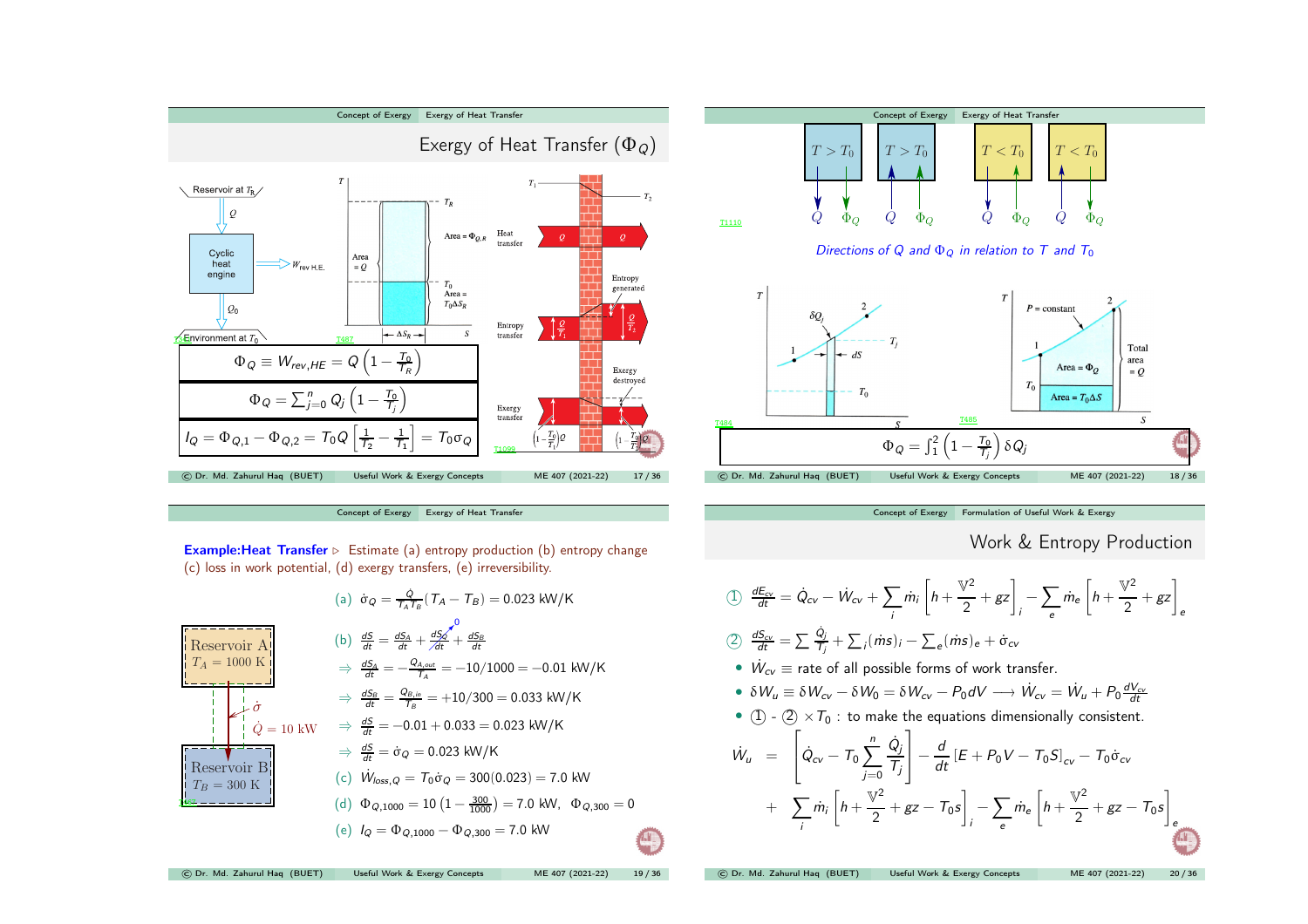





[Concept](#page-4-0) of Exergy Exergy of CM [System](#page-5-0)

- (Thermo-mechanical/physical) Exergy of <sup>a</sup> CM system in <sup>a</sup> <sup>g</sup>iven state is defined as the maximum work output that might be obtained from <sup>a</sup> system-environment combination as the system proceeds from a given equilibrium state to the restricted dead state by a process where any heat-transfer occurs only with the environment.
- At restricted dead state the control mass is in thermal and mechanical equilibrium with the environment, but not necessarily in chemical equilibrium with it.
- The difference between the composition of the control mass at restricted dead state and that of the environment can be exploited (by permitting to mix with the environment or enter into chemical reaction with the environmental components) to obtain additional work. The maximum work obtainable in this way is the chemical exergy.
- <span id="page-5-0"></span>• Total exergy is the sum of physical exergy and chemical exergy.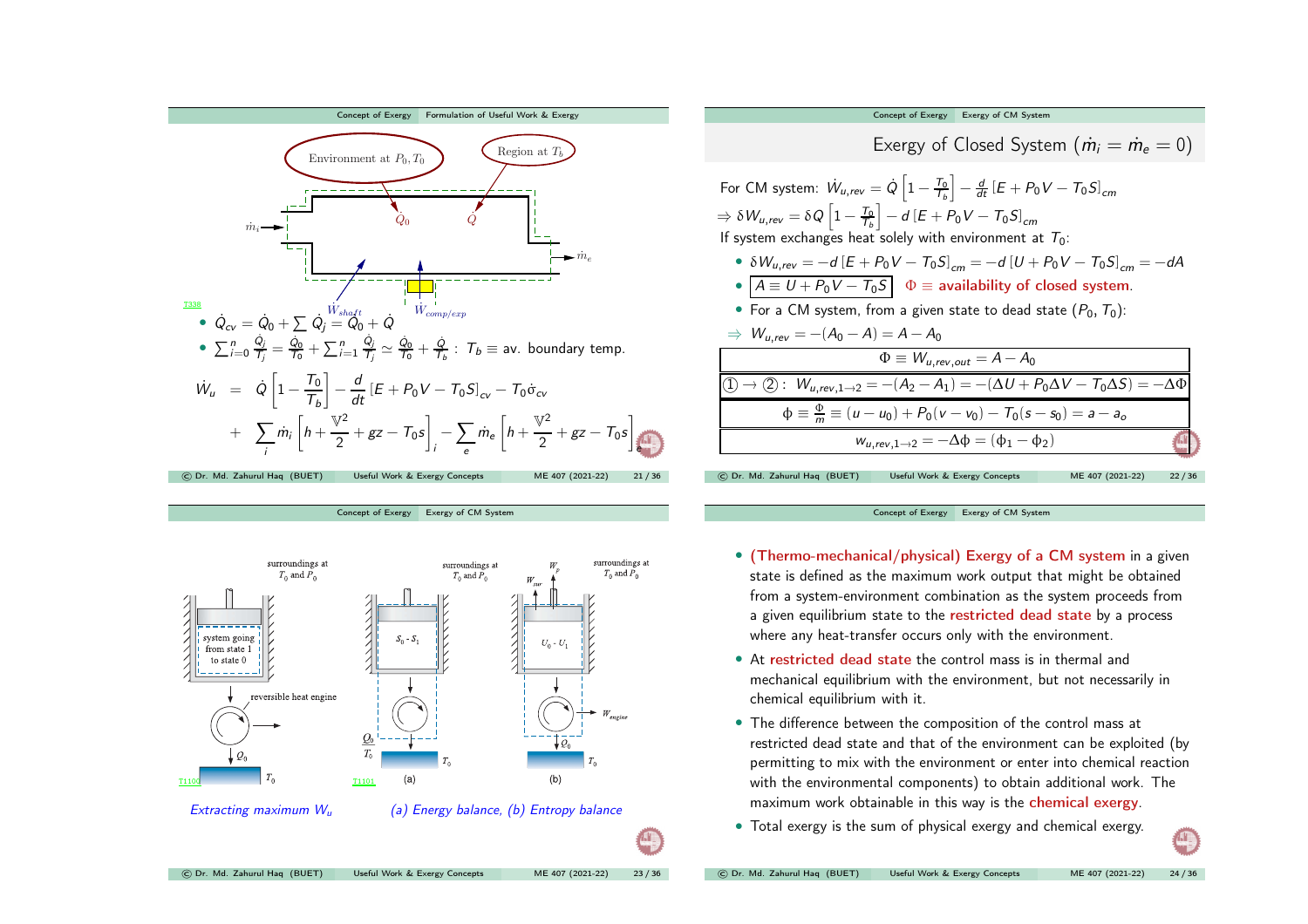

[Concept](#page-4-0) of Exergy Exergy of CM [System](#page-5-0)

•  $w_{u}|_{1\rightarrow 2} = w_{u}|_{1\rightarrow 3} + w_{u}|_{2\rightarrow 2} = -12.95$  kJ/kg

- $1 \rightarrow a$ : temperature is decreased from 550 K to 365.7 K and heat transfer to surroundings occurs. It can be used to produce useful work by reversible heat engine.
	- $\delta w_R = -\eta_R \delta q = -(1 T_0/T) \delta q$
	- $w_R|_{1\to a} = -\int_1^a (1 T_0/T)\delta q = -C_p \int_1^a (1 T_0/T) dT = +62.18 \text{ kJ/kg}$
	- $w_R|_{a\to 2} = 0$  kJ/kg as no heat transfer occurs.
	- $w_R|_{1\to 2} = w_R|_{1\to a} + w_R|_{a\to 2} = +62.18 \text{ kJ/kg}$
- $w_{u,max}|_{1\rightarrow 2} = w_u|_{1\rightarrow 2} + w_R|_{1\rightarrow 2} = +49.23 \text{ kJ/kg}$

## • Exergy approach:

- $w_{u,max}|_{1\rightarrow 2} = -\Delta\phi = -[(u_2 u_1) + P_0(v_2 v_1) T_0(s_2 s_1)]$ 
	- $u_2 u_1 = c_v (T_2 T_1) = -179.5$  kJ/kg
	- $P_0(v_2 v_1) = 7.14 \text{ kJ/kg}$
	- $T_0(v_2 v_1) = T_0 \left\{ c_P \ln \left( \frac{T_2}{T_1} \right) R \ln \left( \frac{P_2}{P_1} \right) \right\} = -123.7 \text{ kJ/kg}$

© Dr. Md. Zahurul Haq (BUET) Useful Work & Exergy [Concepts](#page-0-0) ME <sup>407</sup> (2021-22) <sup>27</sup> / <sup>36</sup>

• 
$$
w_{u,max}|_{1\rightarrow 2} = +49.28 \text{ kJ/kg}
$$

[Concept](#page-4-0) of Exergy Exergy of CM [System](#page-5-0) Winterbone Ex. 2.3 ⊳  $T$  **P** s v  $v$  $P_1$  $_{P_2}$  $P_a = P_1$  1 2 and  $\overline{2}$  $s_2 = s_a$ T344 •  $P_1 = 200$  kPa,  $T_1 = 550$  K •  $P_2 = P_0 = 100 \text{ kPa}$ ,  $T_2 = T_0 = 300 \text{ K}$ ⇒  $T_a = T_2 \left[\frac{P_a}{P_2}\right]^{(k-1)/k} = 366$  K •  $v = RT/P \implies v_1 = 0.7896$ ,  $v_2 = 0.5248$  &  $v_2 = 0.861$  m<sup>3</sup>/kg •  $w_{\text{sys}}|_{1\to a} = \int_{1}^{a} Pdv = P_1(v_a - v_1) = -52.96 \text{ kJ/kg}$ •  $w_{surr}|_{1\to a} = \int_{1}^{a} P_0 dv = P_0(v_a - v_1) = -26.46 \text{ kJ/kg}$ •  $w_u|_{1\to a} = w_{svs}|_{1\to a} - w_{surr}|_{1\to a} = -26.46$  kJ/kg •  $w_{\text{sys}}|_{a\to 2} = \int_a^2 P dv = \frac{R}{1-k} (T_2 - T_a) = +47.14 \text{ kJ/kg}$ •  $w_{surr}|_{a\to 2} = \int_{a}^{2} P_0 dv = P_0(v_2 - v_3) = +33.63 \text{ kJ/kg}$ •  $w_{u}|_{a\rightarrow2} = w_{\text{sys}}|_{a\rightarrow2} - w_{\text{surf}}|_{a\rightarrow2} = +13.51 \text{ kJ/kg}$ © Dr. Md. Zahurul Haq (BUET) Useful Work & Exergy [Concepts](#page-0-0) ME <sup>407</sup> (2021-22) <sup>26</sup> / <sup>36</sup>

[Concept](#page-4-0) of Exergy Exergy of CM [System](#page-5-0)

Exergy Balance of <sup>a</sup> CM System

• 
$$
\delta W_u = \delta Q \left[ 1 - \frac{T_0}{T_b} \right] - d \left[ E + P_0 V - T_0 S \right]_{cv} - T_0 \delta \sigma_{cm}
$$
  
\n
$$
W_u = \int_1^2 \left[ 1 - \frac{T_0}{T_b} \right] \delta Q - [\Delta U + P_0 \Delta V - T_0 \Delta S] - T_0 \sigma_{cm}
$$
\n
$$
= \Phi_Q - \Delta \Phi - I_{cm}
$$

| $\Delta \Phi = \Phi_{Q} - W_{u} - I_{cm}$                                                                      |       |
|----------------------------------------------------------------------------------------------------------------|-------|
| $=$ exergy change of a CM system<br>ΛФ                                                                         |       |
| $=$ exergy transfer with heat transfer into system<br>$\Phi_{Q}$                                               |       |
| = exergy transfer with useful work out of system<br>W.,                                                        |       |
| $I_{cm} \equiv T_0 \sigma_{cm}$ = exergy destruction within CM                                                 |       |
| • $W_{u,rev} = W_u\left _{l_{cm}=0} = \Phi_Q - \Delta \Phi \right  := \left  I_{cm} = W_{u,rev} - W_u \right $ |       |
| • Heat transfer region $:\Rrightarrow   I_Q = \Phi_{Q,in} - \Phi_{Q,out}  $ : $\Delta \Phi = W_u = 0$          |       |
| • For isolated system $\Rightarrow  \Delta \Phi = -I_{cm} \longmapsto \Delta \Phi \leq 0 $                     |       |
| (C) Dr. Md. Zahurul Hag (BUET)<br>Useful Work & Exergy Concepts<br>ME 407 (2021-22)                            | 28/36 |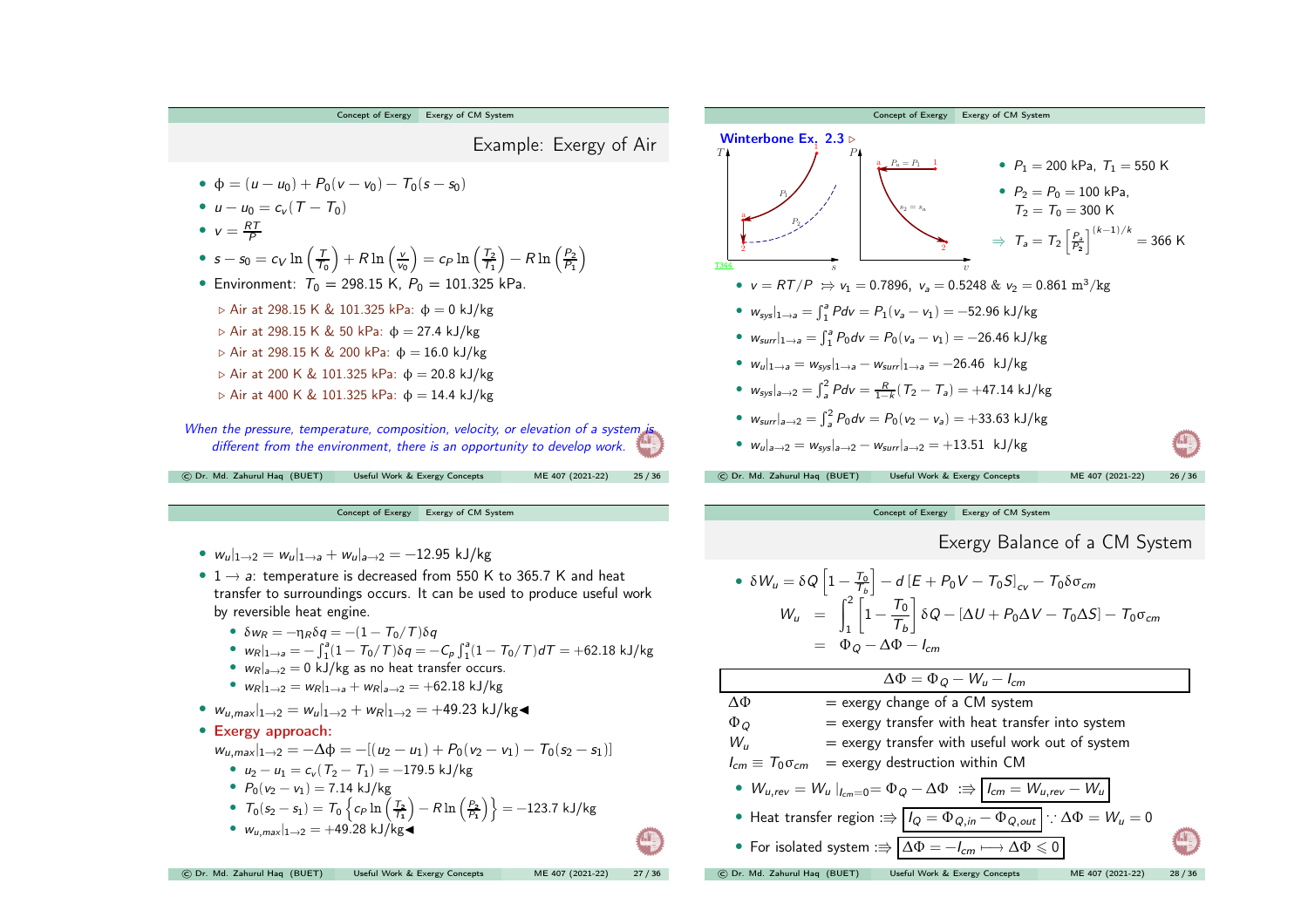



$$
W_u = \sum_{j=1}^{n} \dot{Q}_j \left[ 1 - \frac{T_0}{T_j} \right] - \frac{d}{dt} \left[ E + P_0 V - T_0 S \right]_{CV} - T_0 \dot{\sigma}_{CV}
$$
\n
$$
+ \sum_{i} \dot{m}_i \left[ h + \frac{V^2}{2} + gz - T_0 s \right]_{i} - \sum_{e} \dot{m}_e \left[ h + \frac{V^2}{2} + gz - T_0 s \right]_{e}
$$
\n• For SSSF process:  $\frac{d}{dt} \left[ E + P_0 V - T_0 S \right]_{CV} = 0$  &  $P_0 \Delta V = 0$ .  
\n⇒  $\dot{W}_u = \dot{W}_{sf}$  &  $\dot{W}_{sf}$ ,  $rev = \dot{W}_{sf} + T_0 \dot{\sigma}_{CV}$   
\n• Flow exergy (ψ) of a fluid in steady flow is defined as the maximum work output that can be obtained as the fluid is changed reversibly from the given state to a dead state in a process where any heat transfer occurs solely with the environment.  
\n⇒  $\frac{\psi \equiv w_{u,rev} \equiv (h - h_0) - T_0 (s - s_0) + \frac{V^2}{2} + gz}{\psi_{sf}$ ,  $rev = \sum_{j=1}^{n} \dot{Q}_j \left[ 1 - \frac{T_0}{T_j} \right] + \sum_{i} \dot{m}_i \psi_i - \sum_{e} \dot{m}_e \psi_e}$   
\n© Dr. Md. Zahural Haq (BUET) Useful Work & Exergy Concepts, ME 407 (2021-22) 30/36

[Concept](#page-4-0) of Exergy Exergy of CV [System](#page-7-0)

Exergy Balance of <sup>a</sup> CV System: SSSF Process

$$
\dot{W}_{u,act} = \sum_{j=1}^{n} \dot{Q}_{j} \left[ 1 - \frac{T_{0}}{T_{j}} \right] - \frac{d}{dt} \left[ E + P_{0} V - T_{0} S \right]_{cv} - T_{0} \dot{\sigma}_{cv} \n+ \sum_{i} \dot{m}_{i} \left[ h + \frac{\mathbb{V}^{2}}{2} + gz - T_{0} s \right]_{i} - \sum_{e} \dot{m}_{e} \left[ h + \frac{\mathbb{V}^{2}}{2} + gz - T_{0} s \right]_{e}
$$

$$
\Rightarrow \dot{W}_{u,act} = \Phi_Q - 0 - \dot{I}_{cv} + \sum_i \dot{m}_i \psi_i - \sum_e \dot{m}_e \psi_e
$$
\n
$$
\Rightarrow \qquad \Delta(m\psi) = \sum_e \dot{m}_e \psi_e - \sum_i \dot{m}_i \psi_i = \dot{\Phi}_Q - \dot{W}_{u,act} - \dot{I}_{cv}
$$
\n
$$
\Delta(\dot{m}\psi) \qquad : \text{Net exergy outflux rate with mass flow.}
$$
\n
$$
\dot{\Phi}_Q \qquad : \text{Net exergy transfer rate with heat transfer into CV.}
$$
\n
$$
\dot{W}_{u,act} \qquad : \text{Net exergy transfer rate with work out of CV.}
$$

<span id="page-7-0"></span> $\dot{I}_{\rm cv}$   $\;$  : Net exergy destruction rate within CV.

© Dr. Md. Zahurul Haq (BUET) Useful Work & Exergy [Concepts](#page-0-0) ME <sup>407</sup> (2021-22) <sup>32</sup> / <sup>36</sup>